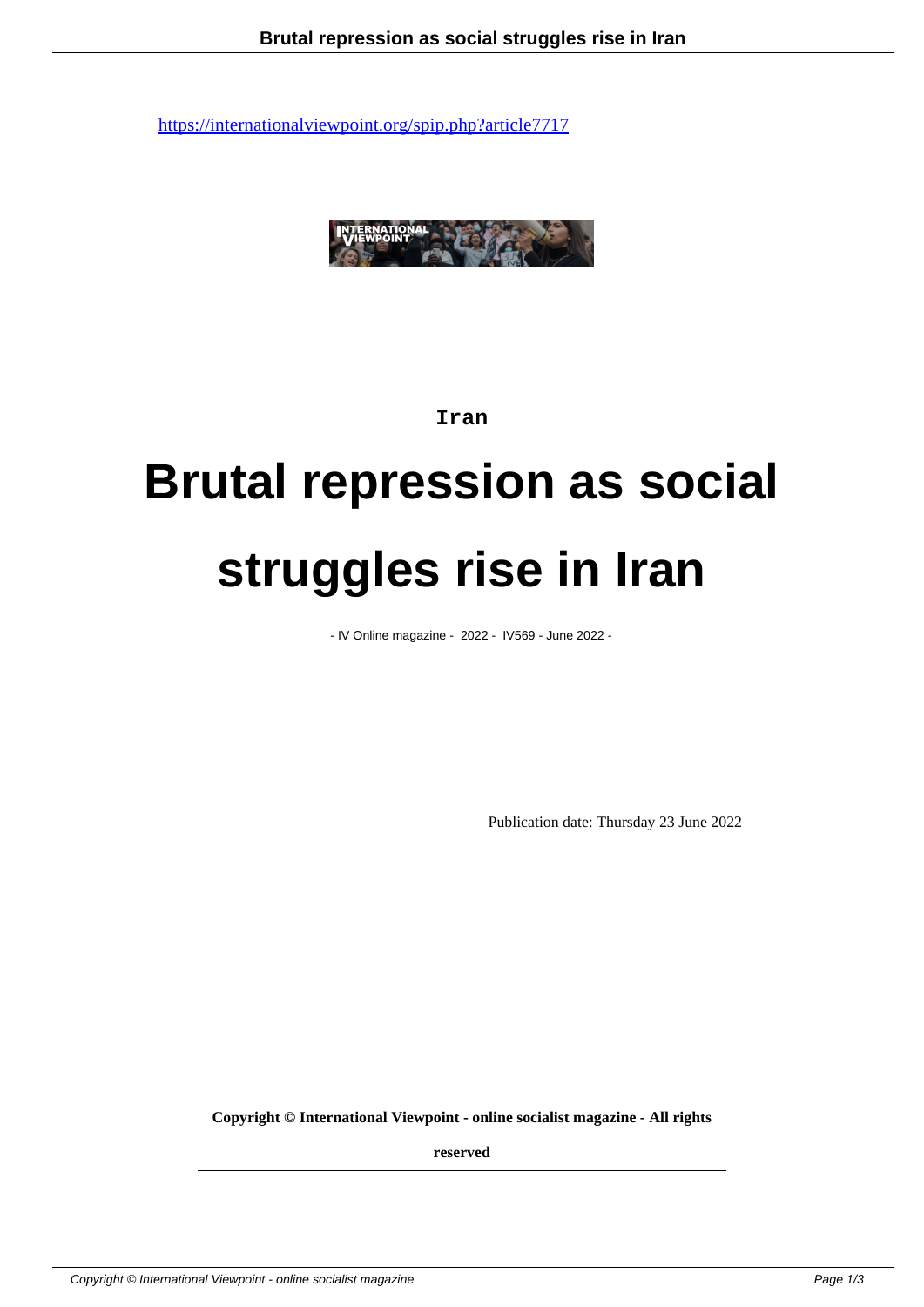**Although implicitly authorized by the constitution, strikes and demonstrations by employees have been strictly prohibited in Iran since the war with Iraq (1980-1988). Nevertheless, between 1 May 2021 and 1 May 2022, 4,122 strikes and protest actions by workers, teachers, town hall staff, pensioners, hospital staff, farmers, unemployed young people and so on have taken place.**

These were sometimes national actions organized simultaneously in dozens or even hundreds of cities in the case of teachers' struggles, something never before seen in the 43 years of the history of this regime. This means that tens of thousands of activists have been involved in organizing these struggles.

## **Historic strike in the oil sector**

In the past, struggles were focused on the late payment of wages, or blocking closures of work units. But last year the demands were for higher wages, respect for the rules of career development provided for in the statutes, indexation of salaries and retirement pensions to inflation, the parallel increase in pensions and wages, and of course, the right to strike and to form independent organizations.

Among these strikes was the largest in the history of the Islamic Republic: more than 100,000 workers in the oil and petrochemical sector went on strike in more than 12 departments in southern and central Iran. The strike lasted two months and ended only with the satisfaction of most of the demands. The increase of around 115% in teacher mobilizations, compared to the previous year, is the striking phenomenon of this period. Retirees have also organized regular national events.

The water crisis and drought threaten agriculture, and even the supply of drinking water. They are combined with the sudden increase in the prices of basic necessities, following the government's very neoliberal decision to apply the "true prices" of basic products.

Several protests erupted in dozens of cities with overtly political and subversive slogans going as far as "Death to Ayatollah Khamenei!" the most powerful figure in the state. There were deaths and dozens of injuries. The ongoing struggles affect industrial complexes, such as the Hepco steel plant and the Haft-Tapeh sugar refinery, education, as well as retirees.

## **Hunger strikes**

The regime fears the growing solidarity between sectors of activity, as well as their beginning of convergence which shows that a certain threshold of organization and collective consciousness has just been crossed. The authorities have set up a highly sophisticated system of repression and surveillance based on competing security forces and focused on sporadic arrests of known organizers of the mobilizations. Despite this, the Iranian authorities have found that the number of protests and demonstrations has continued to grow.

As arrests and/or warnings to well-known activists had no effect, the authorities decided to strike a blow and take